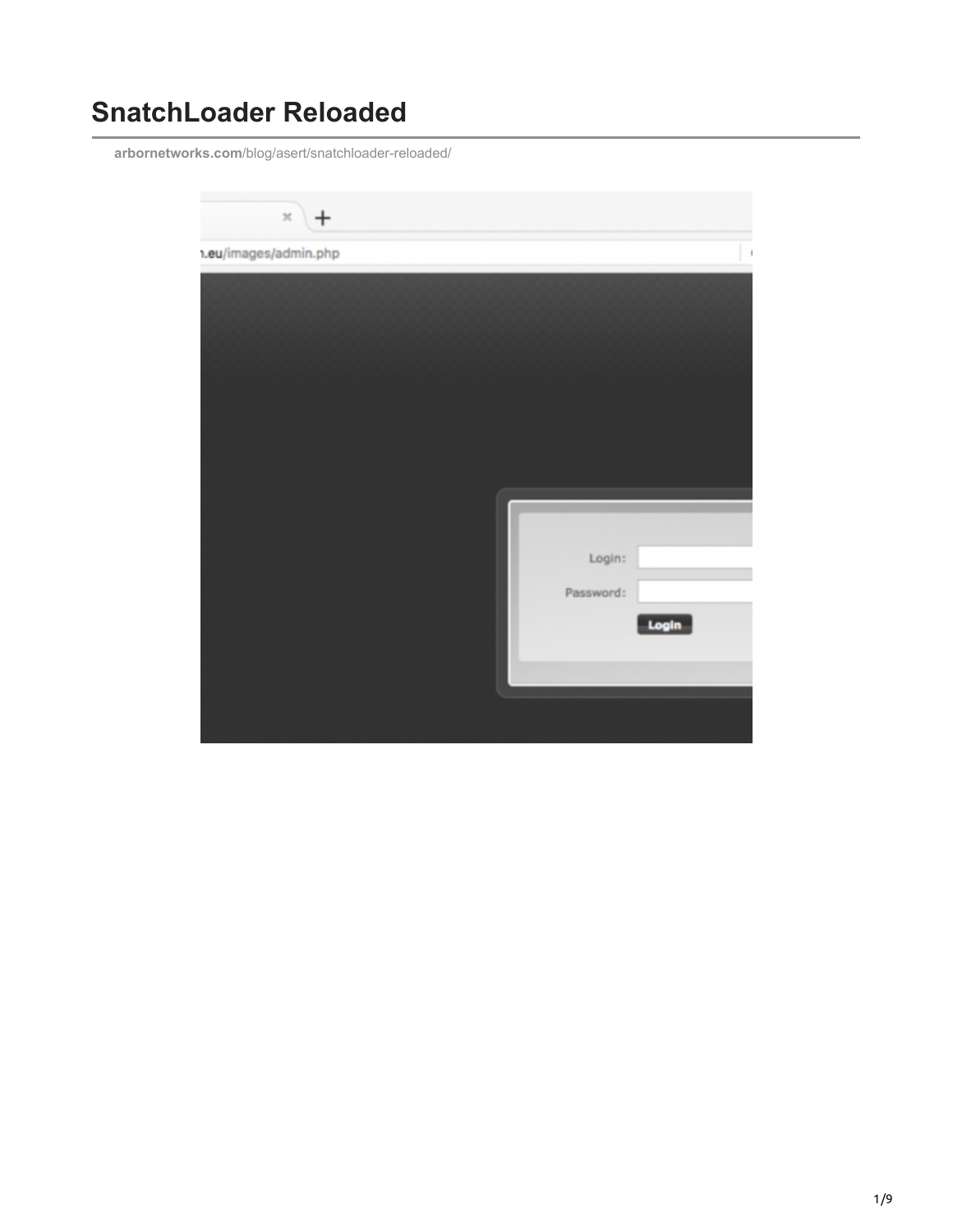Snatchloader Login

by [ASERT Team](https://www.netscout.com/blog/asert/asert-team) on October 25th, 2017 **Executive Summary**

SnatchLoader is a "downloader" malware—a type of malware that specializes in distributing (or loading) other malware onto infected computers. We first started seeing it in the wild around January 2017, but after a few months it went dormant. Recently, development of the malware has picked up again and we've seen updates as recently as last week. It is currently being used to load a banking trojan known as Ramnit. Additionally, it's using an interesting feature known as "geo-IP blocking" so that only computers in certain geographical areas become infected. We have been able to determine that at a minimum the UK and Italy are being targeted, but the US, France, and Hong Kong are not.

## **Introduction**

There was an interesting [Twitter thread](https://twitter.com/dvk01uk/status/898431354873851904) a couple of months ago about [a spam campaign](https://myonlinesecurity.co.uk/your-order-no-8194788-has-been-processed-malspam-delivers-malware/) delivering, at the time, an unknown "downloader" malware—a type of malware that specializes in distributing other malware families. Based on our analysis we believe that it is an update to the downloader known as "SnatchLoader" which was briefly discussed on the KernelMode.info forum in January 2017 . As noted in that post, there seems to be some similarities between SnatchLoader and a third family known as [H1N1 Loader](http://asert.arbornetworks.com/flu-season-starting-early-the-h1n1-loader/)—though a detailed code comparison was not performed. Its lineage aside, we haven't seen any further discussions of SnatchLoader, so this post takes a look at the latest version that we've seen.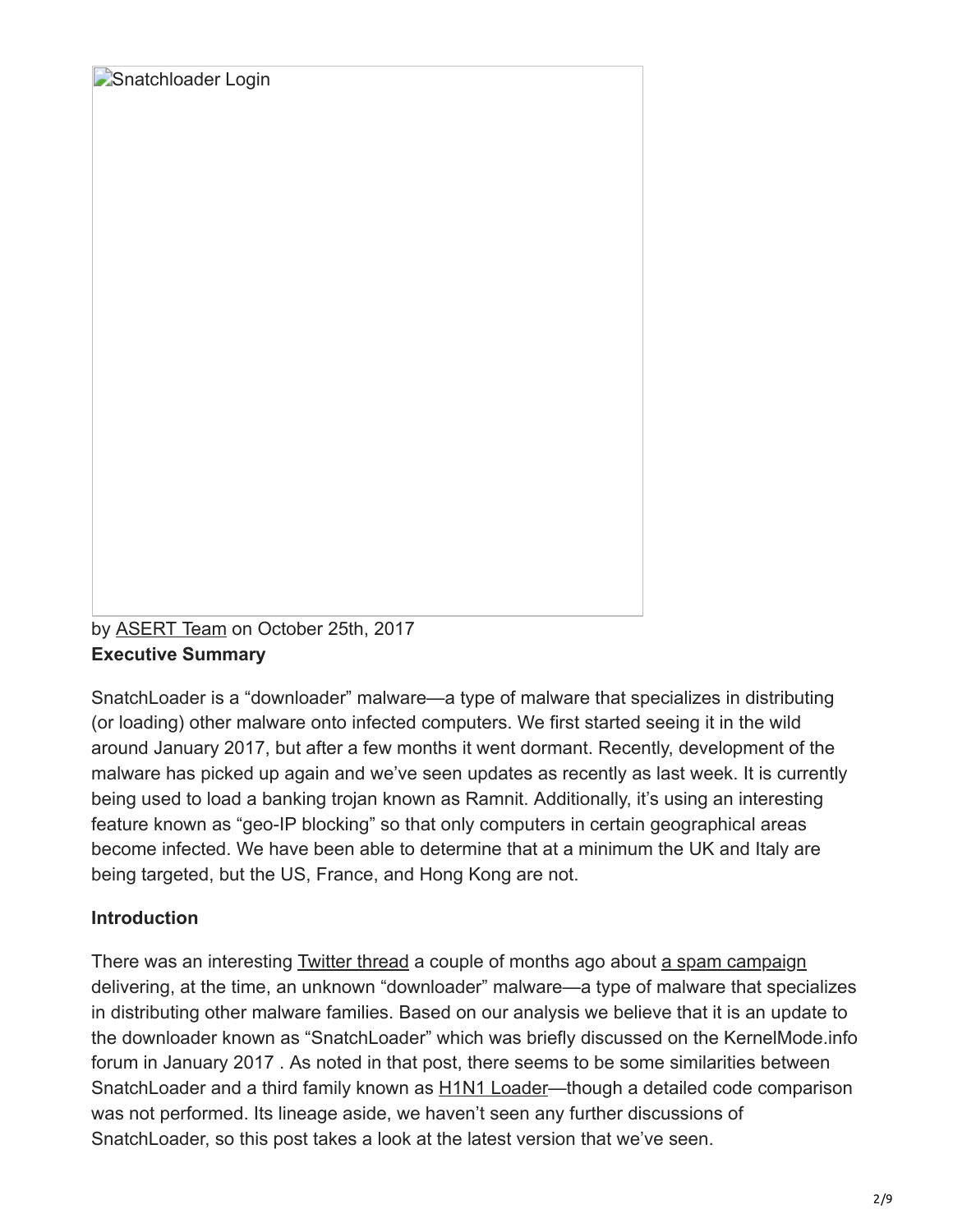#### **Samples**

The sample referenced in the original Twitter thread is available on [VirusTotal](https://www.virustotal.com/en/file/41e698c7f1febdb53b9b7eae0f48fd93949602d0631d6f6b7dc0768958f7107a/analysis/). However, most of our static analysis was performed on an updated version of the "core DLL" with a compilation date of 2017-10-04. This DLL is also on [VirusTotal](https://www.virustotal.com/en/file/075420f10a1b4fc7302c5e95e578e8397b93019acc0f7f018dc7453a9266e17e/analysis/) and was first seen there on 2017-10-11.

#### **Windows API Calls**

All calls to the Windows API are done at run time via function name hashing. The hashing algorithm is a combination of rotate left (ROL) and XOR operations. An example implementation in Python can be found [on GitHub.](https://github.com/tildedennis/malware/blob/master/snatch_loader/api_hash.py) Here is a list of some API function names and their corresponding hashes:

- RtlZeroMemory -> 0x6b6c652b
- CreateMutexW -> 0x43725043
- InternetConnectA -> 0x1d0c0b3e

#### **Static Config**

A static config is stored encrypted in a PE section of the DLL--so far, we've seen two names for this section: .idata and .xdata.: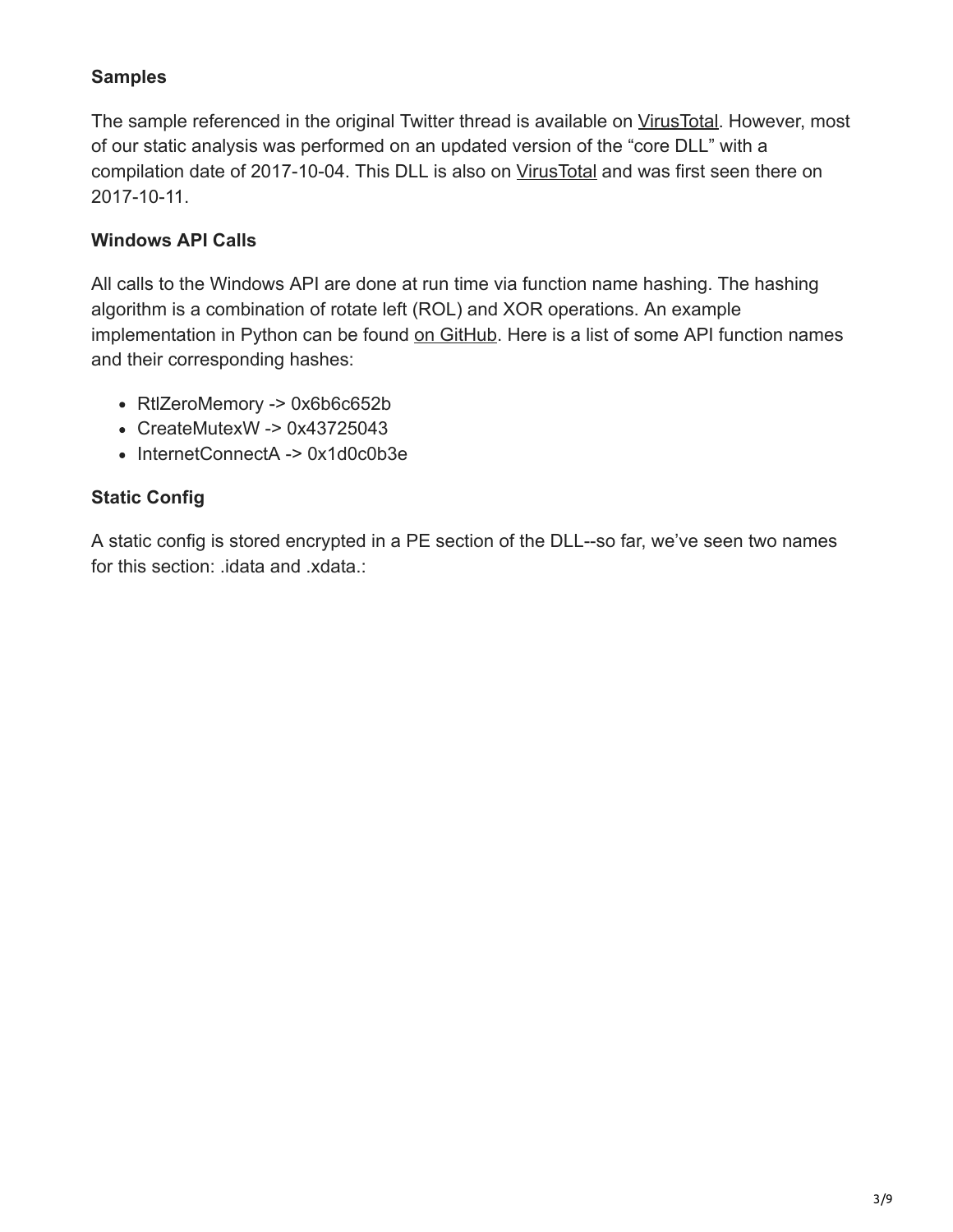The first DWORD of this section (0x99a8 in the screenshot) is used as a seed to a key generation function.

A Python implementation of this function is available [on GitHub.](https://github.com/tildedennis/malware/blob/master/snatch_loader/decrypt_cfg.py) The generated key is used with RC4 to decrypt the remaining data. The decrypted config can be separated into two chunks. The first chunk is XML-like and looks like this (whitespace has been added for readability):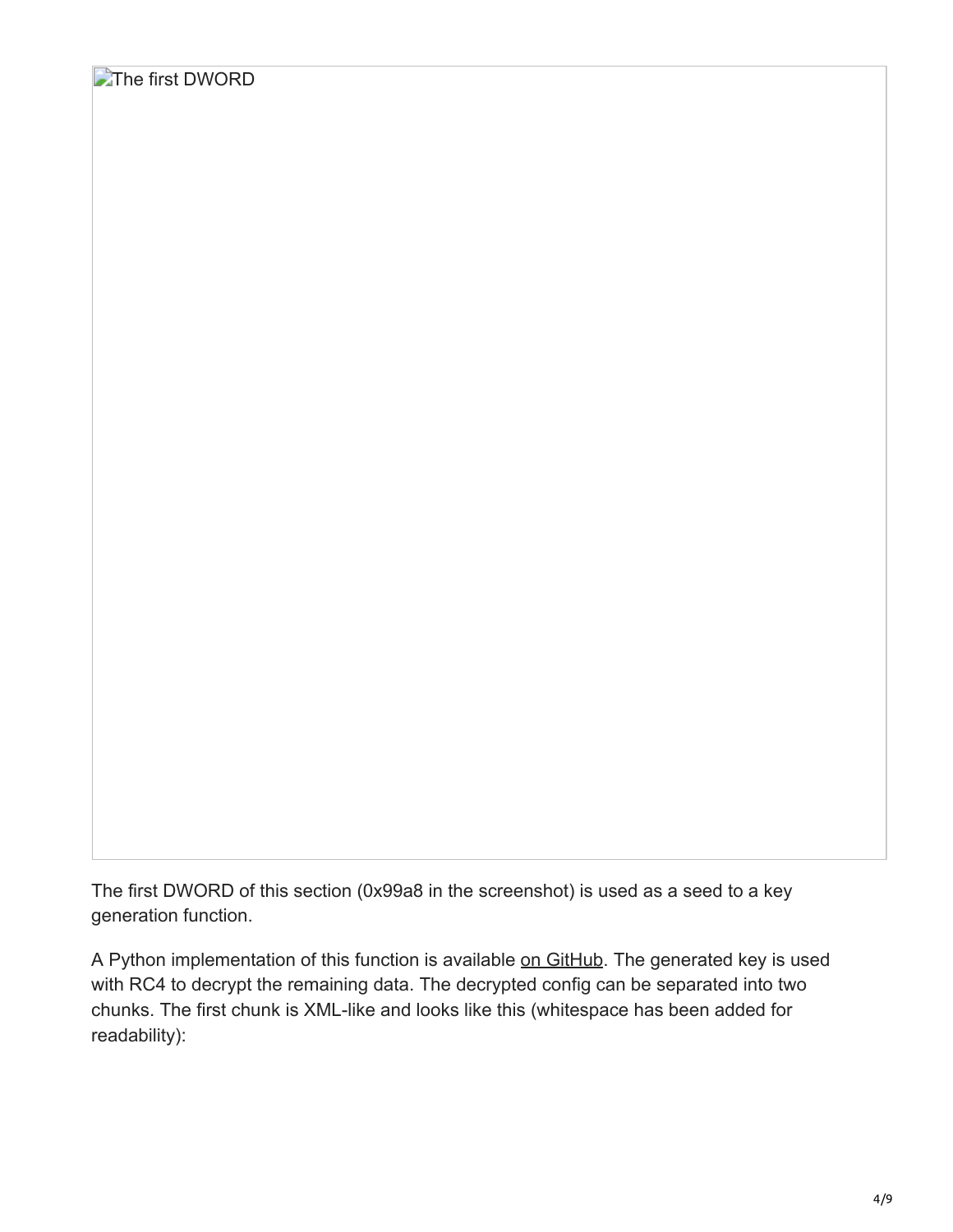#### SRV is the command and control

SRV is the command and control (C2) URL, TIME is the phone home poll interval in minutes, NAME is a campaign identifier (02.10 likely means October 2nd), and KEY is used to encrypt phone home communications. The second config chunk is an RSA certificate used for signature checking of downloaded data.

#### **Command and Control**

So far, all the C2 URLs we've observed are HTTPS. However, using a debugger, we can modify the communications to use HTTP and see what a phone home looks like in plaintext: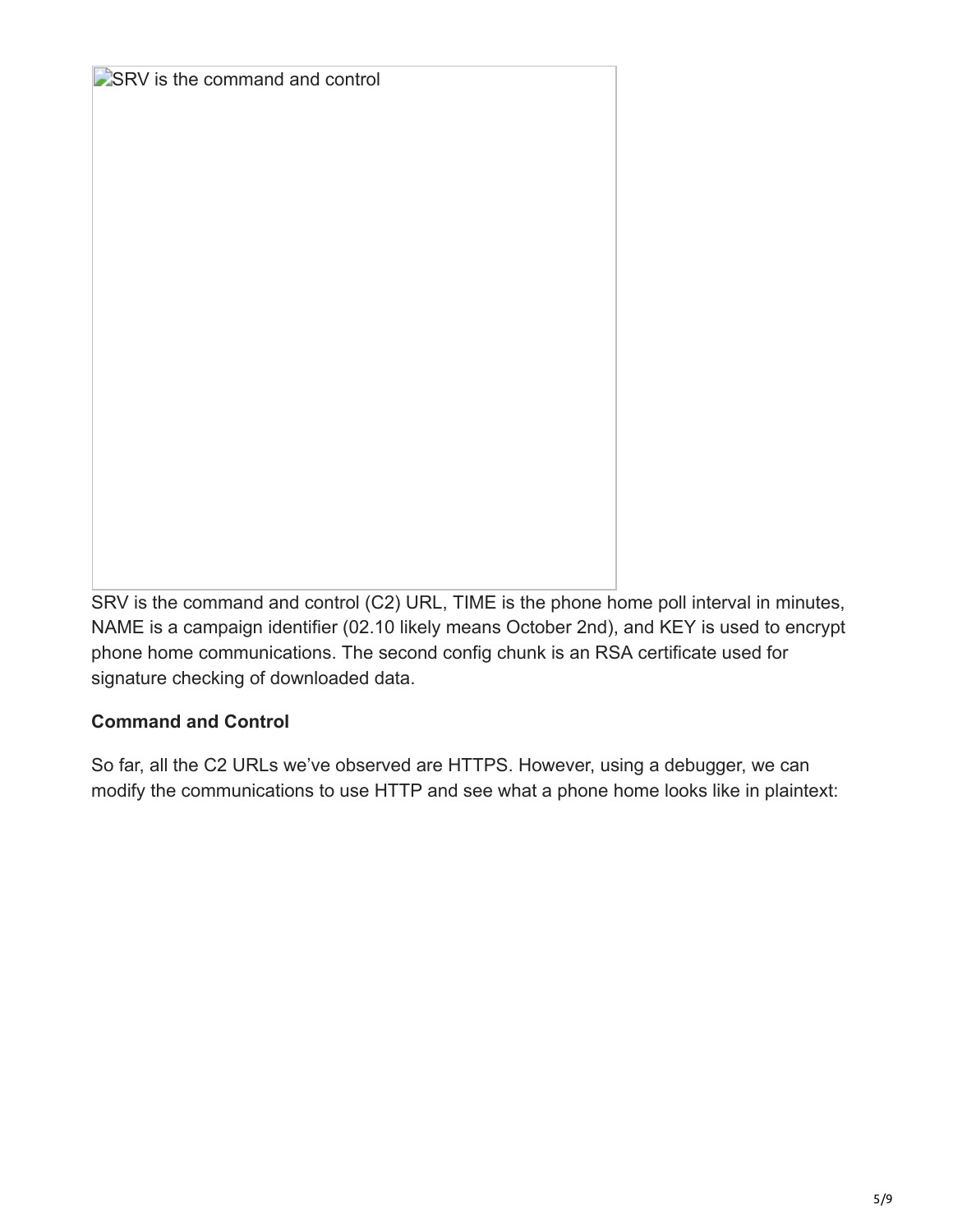D

The POST data is encrypted using four layers:

- 1. RC4 using KEY from the config
- 2. Base64
- 3. Character substitutions
- 4. Split up into 64-byte chunks with "\r\n" delimiters

There are three character substitutions and they are reversible:

- $\bullet$  + to  $-$
- $\bullet$  / to  $\_$
- $\bullet$  . to =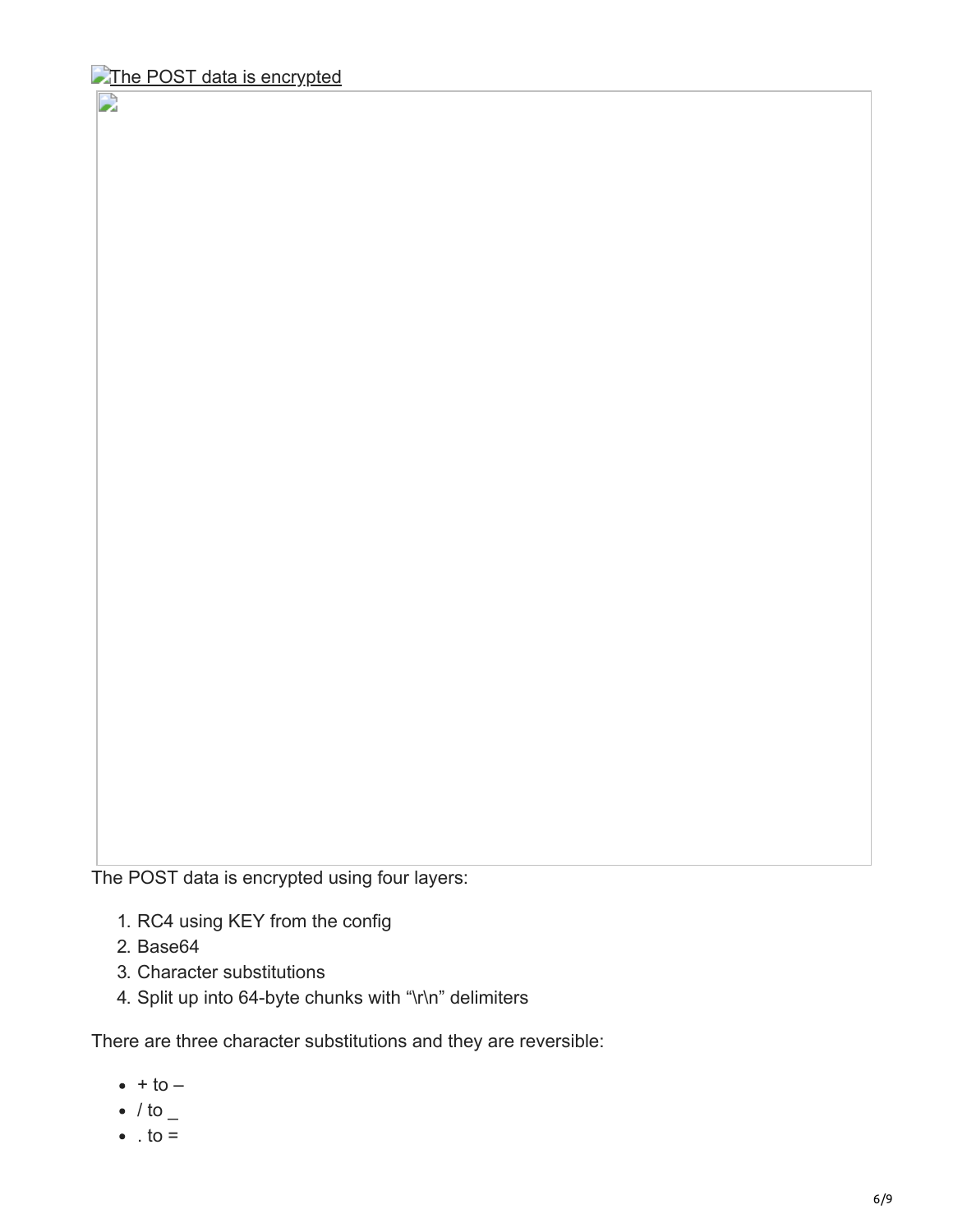The response data is encrypted similarly but without layer 4. Communications are broken up into four request types:

- 1. Get dynamic config
- 2. Send system information
- 3. Command poll
- 4. Send command results

#### **Get Dynamic Config Request**

The plain text version of the "get dynamic config" request looks like this:

**req=0&guid=FCD08AEE3C0E9409&name=02.10&trash=ulbncmamlxwjakbnbmaklvvhamathrgsfrpbsfrfqeq**

Its pieces are:

- req  $-$  request type
- guid bot  $ID$
- name NAME from static config
- trash random characters of random length

An example response looks like this:

```
SUCCESS|<CFG>
<SRV>https://lookmans[.]eu/css/order.php|https://vertasikupper[.]eu/css/order.php</SRV>
<TIME>120</TIME><NAME>02.10</NAME><KEY>547bnw47drtsb78d3</KEY></CFG>|
```
This response can be separated into two fields: the status field and the data portion. Here the status field is "SUCCESS" and the data portion is encapsulated in the "<CFG> block"—this config is called the DYNAMIC config in the code.

#### **Send System Information Request**

The second phone home request sends a bunch of system information and it looks like this:

```
req=1&guid=FCD08AEE3C0E9409&name=02.10&win=9&x64=1&adm=1&det=0&def=0&nat=1&usrn=SYSTEM&c
PC&uagn=Mozilla/4.0 (compatible; MSIE 7.0; Windows NT 6.1; WOW64; Trident/4.0; SLCC2;
.NET CLR 2.0.50727; .NET CLR 3.5.30729; .NET CLR 3.0.30729; Media Center PC 6.0;
.NET4.0C; .NET4.0E)&sftl=AddressBook|Connection
Manager|DirectDrawEx|Fontcore|IE40|IE4Data|IE5BAKEX|IEData|MobileOptionPack|SchedulingAg
[System
Process]\r\nSystem\r\nsmss.exe\r\ncsrss.exe\r\nwininit.exe\r\ncsrss.exe\r\nwinlogon.exe\
```
Its pieces are:

- req request type
- $\bullet$  quid bot ID
- name NAME from the config
- win Windows version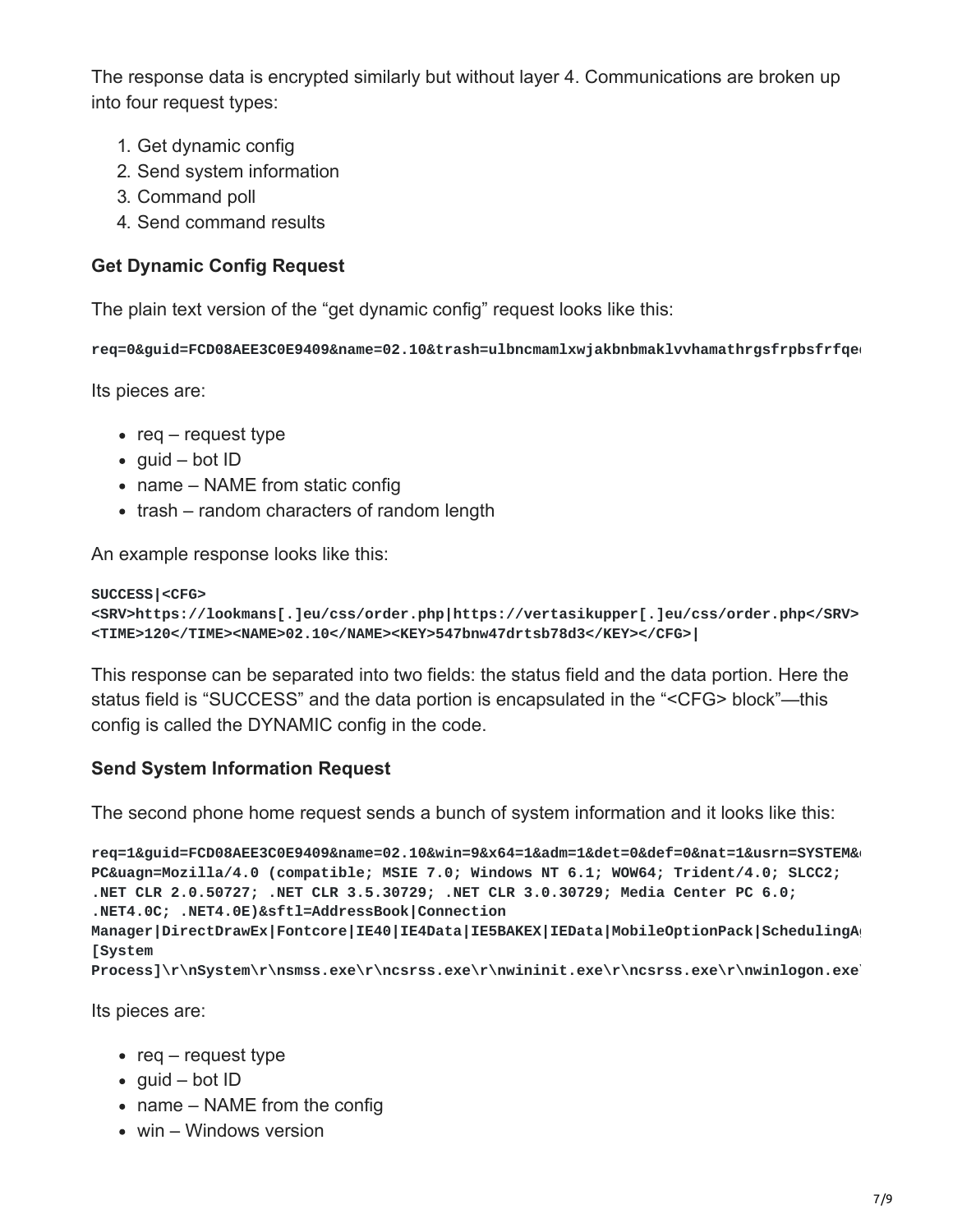- x64 is 64-bit architecture
- $\bullet$  adm is admin
- det anti-analysis related
- def anti-analysis process name detected
- nat has an RFC1918 IP address
- usrn username
- $\bullet$  cmpn computer name
- uagn user agent
- sftl software listing from the Uninstall key in the registry
- $prcl process$  listing
- trash random characters of random length

A response looks like this:

#### **SUCCESS|**

#### **Command Poll Request**

A command poll request looks like the "get dynamic config" request except the req number is 2. An example response looks like this:

**SUCCESS|<TASK>20|1|2||MZ...\x00\x00</TASK>|**

This response has two fields with the first being a status field and the second field being the data portion. The data here can be zero or more TASK blocks with the following fields:

- task ID
- command type
- command arg1 (e.g. file type)
- command arg2 (e.g. hash value)
- command data (e.g. an executable file or URL)

The main functionality of SnatchLoader is to download and load additional malware families so most of the command types and arguments are in support of doing that in various ways (executed normally, executed via rundll32, or injected into explorer.exe). In this example, the command is to extract the embedded executable file and execute it normally. Some of the other supported commands are:

- Plugin functionality (so far, we've only seen [a Monero crypto currency mining plugin](https://www.virustotal.com/#/file/142753b36c6fc9b29ba5f2ca3464e42c7fa1f70c7d165c7d446f2ab58a66a9b9/detection))
- Update config
- Update self

#### **Send Command Results Request**

The last phone home type is used to send the results of a command:

**req=3&guid=FCD08AEE3C0E9409&name=02.10&results=&trash=pffebxmawlawigdawkifcymbxmawlgebxl**